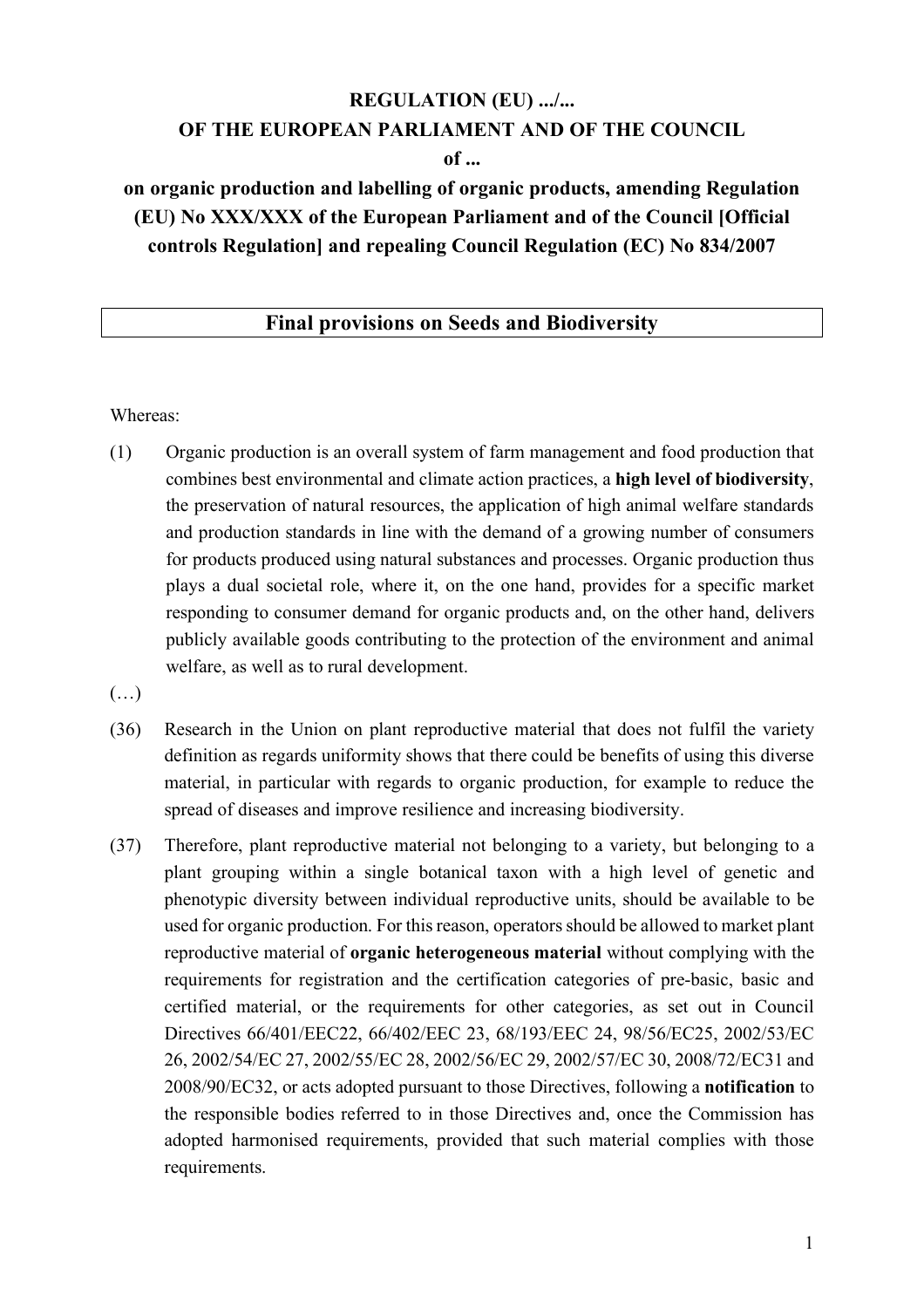- (38) In order to ensure quality, traceability and compliance with this Regulation and adaptation to technical developments the power to adopt certain acts should be delegated to the Commission in respect of setting out certain rules for the production and marketing of plant reproductive material of organic heterogeneous material of particular genera or species.
- (39) In order to meet the needs of organic producers, to foster research and to develop **organic varieties suitable for organic production** taking into account the specific needs and objectives of organic agriculture such as enhanced genetic diversity, disease resistance or tolerance and adaptation to soil and climate specific conditions, a **temporary experiment** should be organised in accordance with Directives 66/401/EEC, 66/402/EEC, 68/193/EEC, 2002/53/EC, 2002/54/EC, 2002/55/EC, 2002/56/EC, 2002/57/EC, 2008/72/EC and 2008/90/EC. This temporary experiment, carried out for a term of seven years, with sufficient quantities of the material concerned and being subject to yearly reporting, should serve to establish the criteria for the description of the characteristics, as well as the definition of the production and marketing conditions for that material.

# **Article 3 Definitions**

For the purposes of this Regulation, the following definitions shall apply:

- (17) '**plant reproductive material**' means plants as well as all parts of plants at any growth stage including seeds, capable of, and intended for, producing entire plants;
- (18) '**organic heterogeneous material**' means plant grouping within a single botanical taxon of the lowest known rank which:
	- (a) presents common phenotypic characteristics;

(b) is, however, characterised by a high level of genetic and phenotypic diversity between individual reproductive units, so that this plant grouping is represented by the material as a whole, and not by a small number of units;

(c) is not a variety within the meaning of Article 5(2) of Council Regulation (EC) No 2100/94 *(Council Regulation (EC) No 2100/94 of 27 July 1994 on Community plant variety rights (OJ L 227, 1.9.1994, p. 1)*;

- (d) is not a mixture of varieties;
- (e) has been produced in accordance with the requirements of this Regulation;
- (19) '**organic variety suitable for organic production**' means a variety within the meaning of Article 5(2) of Regulation (EC) No 2100/94 which:

(a) is characterised by a high level of genetic and phenotypical diversity between individual reproductive units;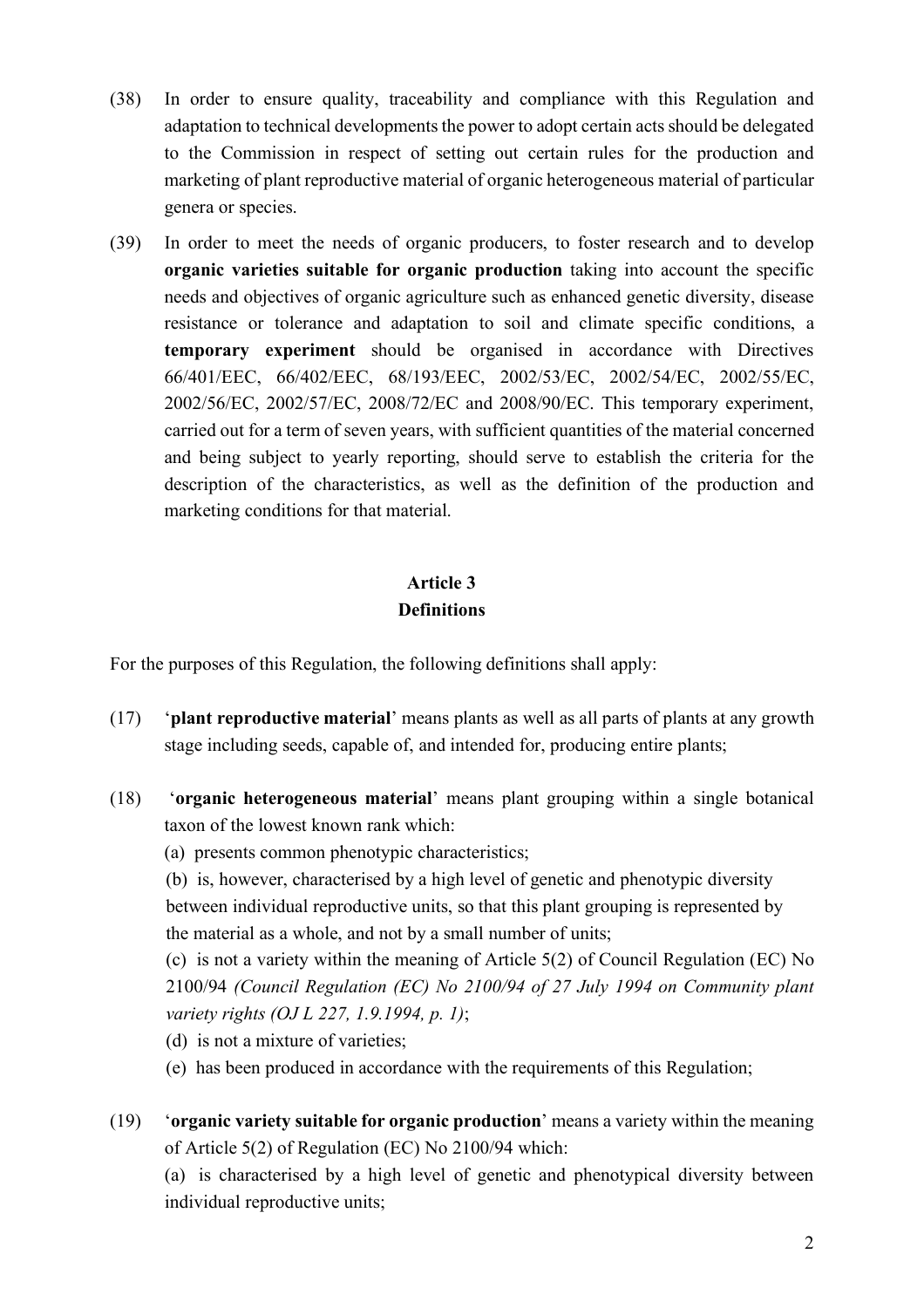- (b) results from organic breeding activities referred to in Annex II, Part I, point 1.8.4;
- (20) '**mother plant**' means an identified plant from which plant reproductive material is taken for reproduction of new plants;
- (21) '**generation**' means a group of plants constituting a single step in the line of descent of plants;

# **Chapter II Objectives of, and principles for, organic production**

### **Article 4 Objectives**

The organic production shall pursue the following general objectives:

 $-$  (...)

- contribution to a high level of biodiversity,

 $-$  (...)

- encouragement of the preservation of rare and/or native breeds in danger of extinction,

- contribution to the development of the offer of plant genetic material adapted to the specific needs and objectives of organic agriculture,

- contribution to a high level of biodiversity, notably by using diverse plant genetic material, such as organic heterogeneous material and organic varieties suitable for organic production,

foster the development of organic plant breeding activities in order to contribute to favourable economic perspectives of the organic production sector.

# **Article 5**

#### **General principles**

Organic production is a sustainable management system that is based on the following general principles:

 $(\ldots)$ 

(d) production of a wide variety of high quality food and other agricultural and aquaculture products that respond to consumers' demand for goods produced by the use of processes that do not harm the environment, human health, plant health or animal health and welfare;

(…)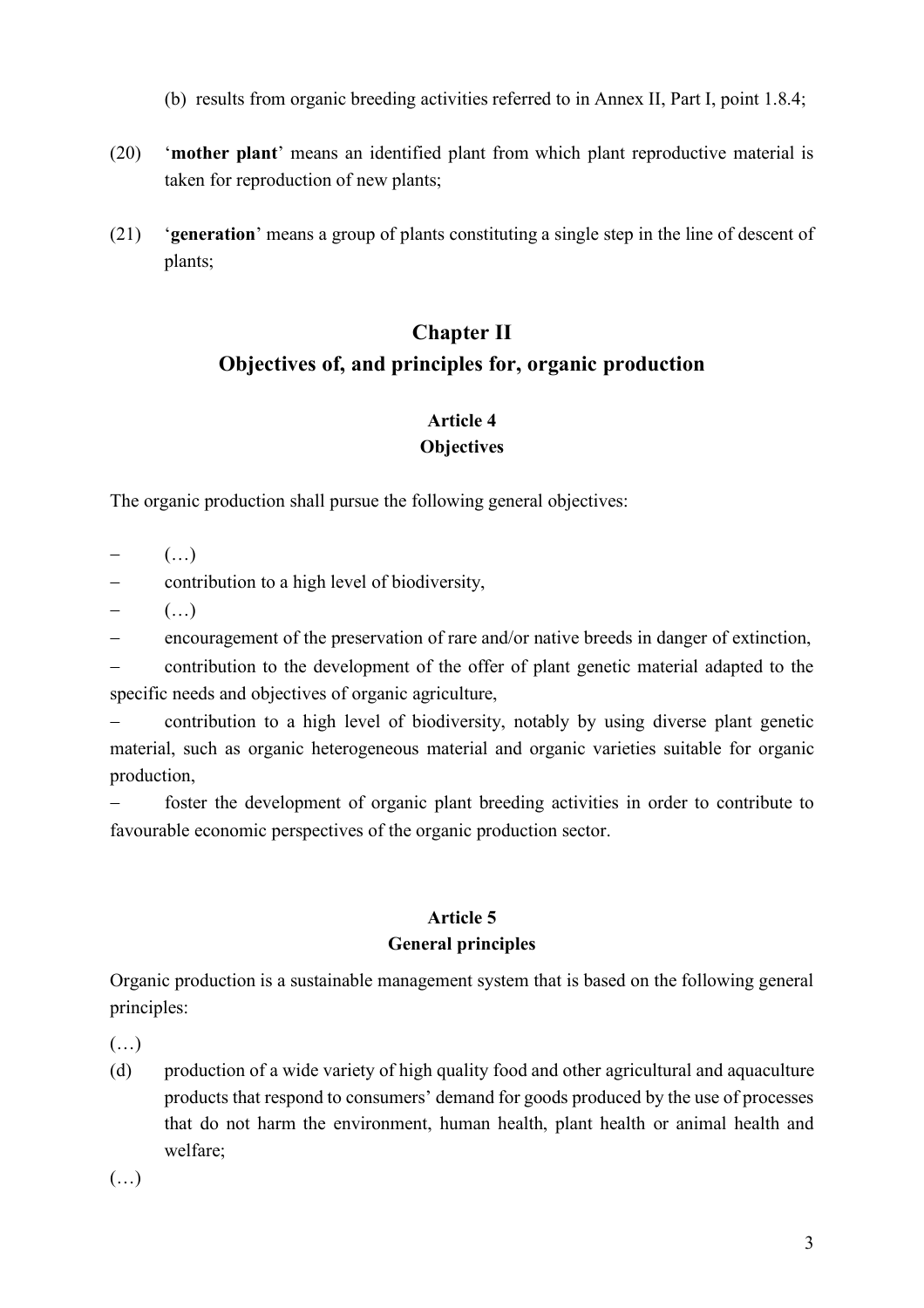- (g) restriction of the use of external inputs. Where external inputs are required or the appropriate management practices and methods referred to in point (f) do not exist, these external inputs shall be limited to:
	- (i) inputs from organic production, in the case of plant reproductive material, priority shall be given to varieties selected for their ability to meet the specific needs and objectives of organic farming;

(…)

#### **Article 5**

#### **Specific principles applicable to agricultural activities and aquaculture**

In the framework of agricultural activities and aquaculture, organic production shall in particular be based on the following specific principles:

(…)

- (d) maintenance of plant health by preventive measures, in particular the choice of appropriate species, varieties or heterogeneous material resistant to pests and diseases, appropriate crop rotations, mechanical and physical methods and protection of the natural enemies of pests;
- (e) use of seeds and animals with a high degree of genetic diversity, resistance against diseases and longevity;
- (f) choice of plant varieties having regard to the particularities of the organic production systems, focussing on agronomic performance, disease resistance, adaptation to diverse local soil and climate conditions and respect of the natural crossing barriers;
- (g) use of organic plant reproductive material such as organic heterogeneous material, and organic varieties suitable for organic production;
- (h) production of organic varieties through natural reproductive ability and focussing on containment within natural crossing barriers;
- (i) without prejudice to Article 14 of Regulation (EC) No 2100/94 and to the national plant variety rights granted under Member States' national law, possibility for farmers to use plant reproductive material obtained from their own farm in order to foster genetic resources adapted to the special conditions of organic production;
- (j) choice of animal breeds having regard to a high degree of genetic diversity, the capacity of animals to adapt to local conditions, their breeding value, their longevity, their vitality and their resistance to disease or health problems;

(…)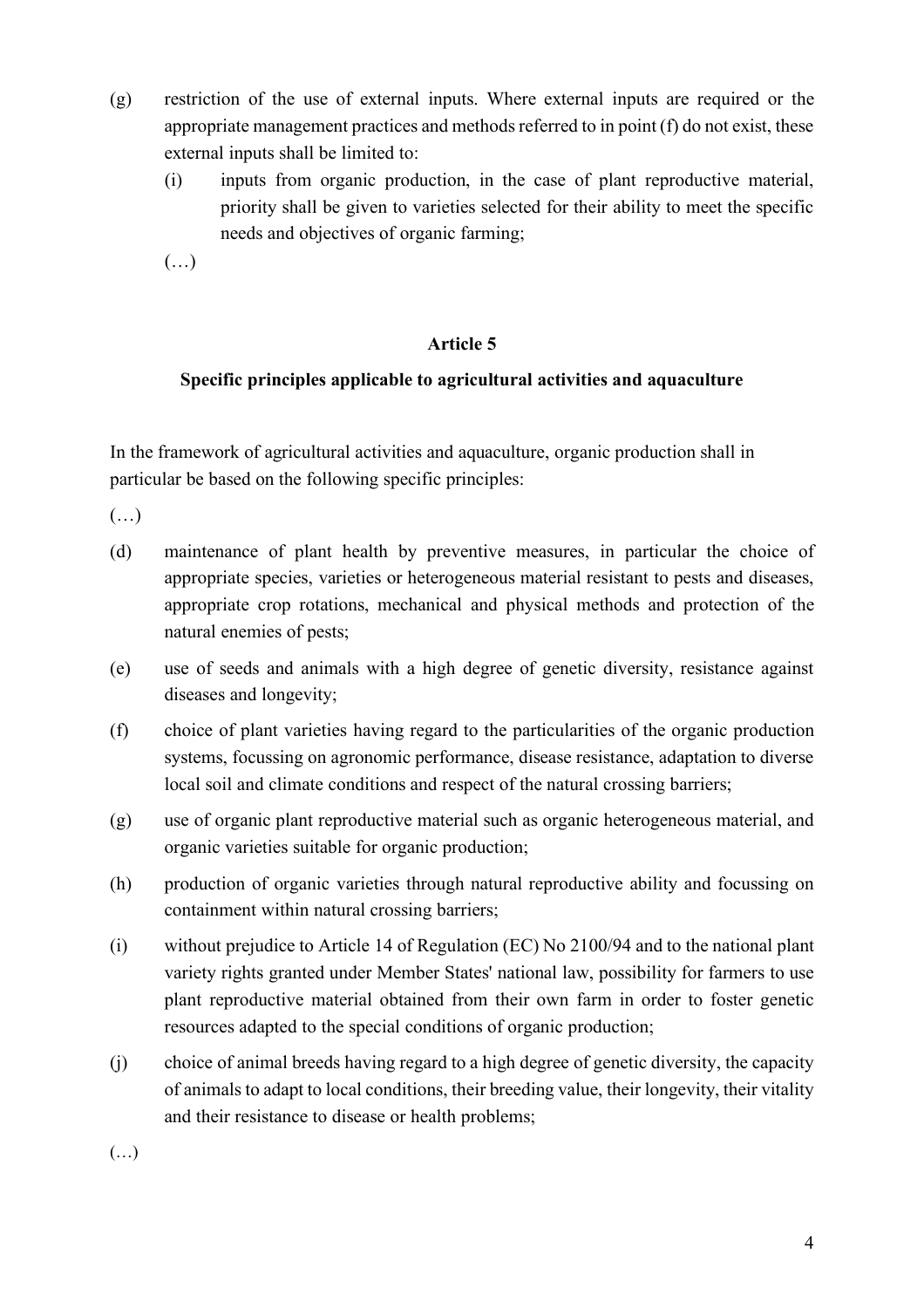#### **Article 13**

# **Specific provisions for the marketing of plant reproductive material of**

#### **organic heterogeneous material**

- 1. Plant reproductive material of organic heterogeneous material may be marketed without complying with the requirements for registration and the certification categories of prebasic, basic and certified material, or the requirements for other categories, as set out in Directives 66/401/EEC, 66/402/EEC, 68/193/EEC, 98/56/EC, 2002/53/EC, 2002/54/EC, 2002/55/EC, 2002/56/EC, 2002/57/EC, 2008/72/EC and 2008/90/EC, or acts adopted pursuant to those Directives.
- 2. Plant reproductive material of organic heterogeneous material as referred to in paragraph 1 may be marketed following a notification of the organic heterogeneous material by the supplier to the responsible official bodies referred to in Directives 66/401/EEC, 66/402/EEC, 68/193/EEC, 98/56/EC, 2002/53/EC, 2002/54/EC, 2002/55/EC, 2002/56/EC, 2002/57/EC, 2008/72/EC and 2008/90/EC of a dossier containing:

(a) the contact details of the applicant;

(b) the species and denomination of the organic heterogeneous material;

(c) the description of the main agronomic and phenotypic characteristics that are common to that plant grouping, including breeding methods, results from tests, if available, the country of production and the parental material used;

(d) a declaration by the applicant concerning the trueness of the elements in points (a) to (c);

(e) a representative sample.

That notification shall be sent by registered letter, or any other means of communication accepted by the official bodies, with confirmation of receipt.

Within three months after the date shown on the return receipt, and provided that no additional information was requested or no formal refusal for reasons of incompleteness of the dossier or non-compliance as defined in Article 3(57) was communicated to the supplier, the competent authority shall be deemed to have acknowledged the notification and its content.

After express or implied acknowledgment of the notification, the competent authority may proceed to the listing of the notified organic heterogeneous material. This listing shall be free of charge for the supplier.

The listing of an organic heterogeneous material shall be communicated to other Member States and the Commission.

The organic heterogeneous material shall comply with the delegated acts adopted in accordance with paragraph 3.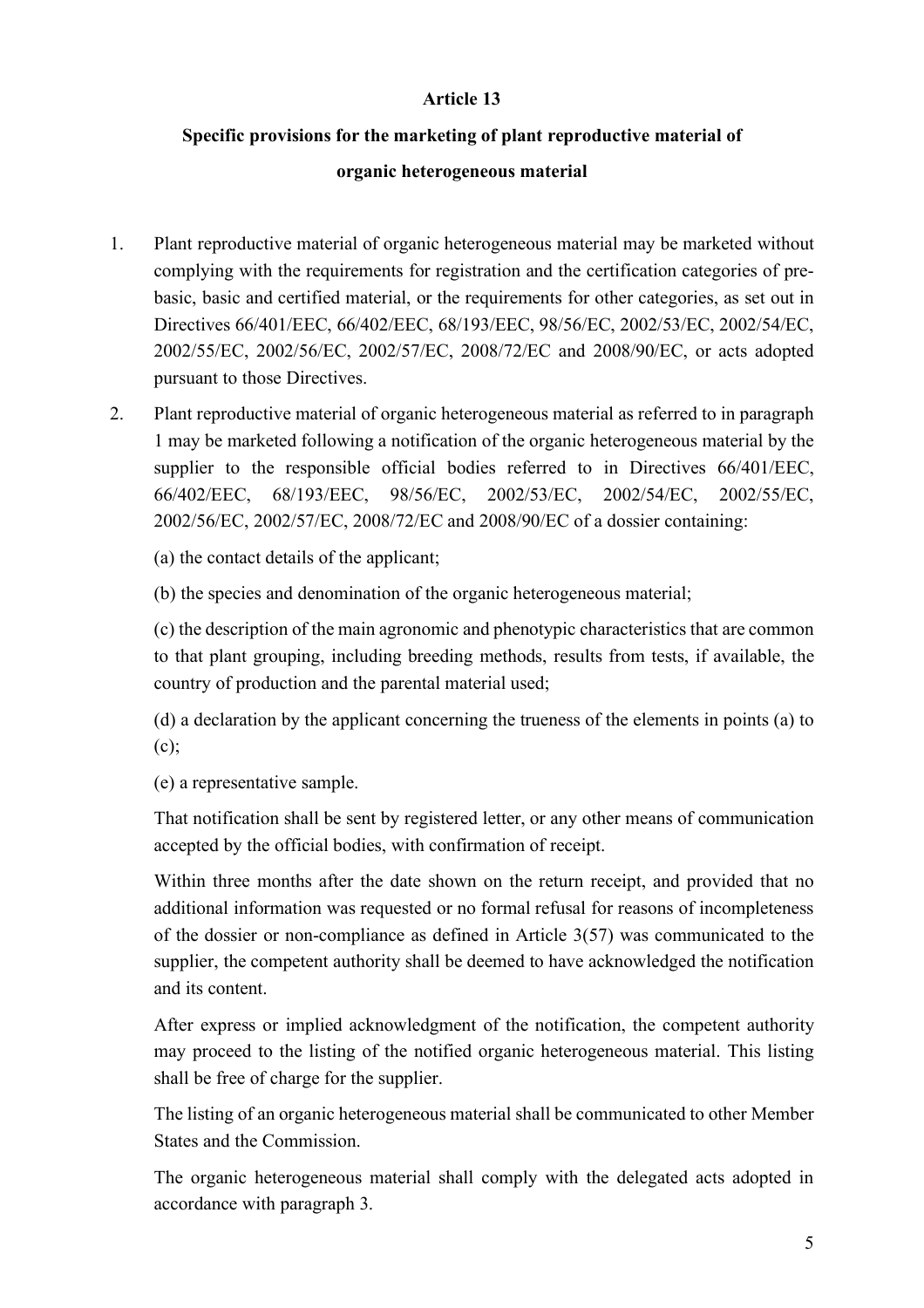3. The Commission is empowered to adopt delegated acts in accordance with Article 54 supplementing this Regulation by setting out rules for the production and marketing of plant reproductive material of organic heterogeneous material of particular genera or species, as regards:

(a) the description of the organic heterogeneous material, including the relevant breeding and production methods and parental material used;

(b) the minimum quality requirements of seeds lots, including identity, specific purity, germination rates and sanitary quality;

- (c) labelling and packaging;
- (d) information and samples of production to be kept by the professional operators;
- (e) where applicable, maintenance of the organic heterogeneous material.

#### **Article 26**

## **Collection of data concerning the availability on the market of organic and inconversion plant reproductive material, organic animals and organic aquaculture juveniles**

- 1. Each Member State shall ensure that a regularly updated database is established for the listing of the organic or in-conversion plant reproductive material, except seedlings but including seed potatoes, which is available on its territory.
- 2. Member States shall have in place systems that allow operators who market organic or in-conversion plant reproductive material or organic animals or organic aquaculture juveniles and who are able to supply them in sufficient quantities and within a reasonable time period, to make public on a voluntary basis, free of charge, together with their names and contact details, the following data:

(a) the organic and in-conversion plant reproductive material, such as organic heterogeneous material, organic varieties suitable for organic production, except seedlings but including seed potatoes, which is available; the quantity in weight of that material and the period of the year of its availability. That material shall be listed using at least the Latin scientific name;

(b) the organic animals for which derogation may be provided in accordance with point 1.3.4.4 of Annex II, part II; the number of available animals categorised by sex; information, if relevant, relating to the different species of animals as regards the breeds and strains available; the races, the age of the animals and any other relevant information;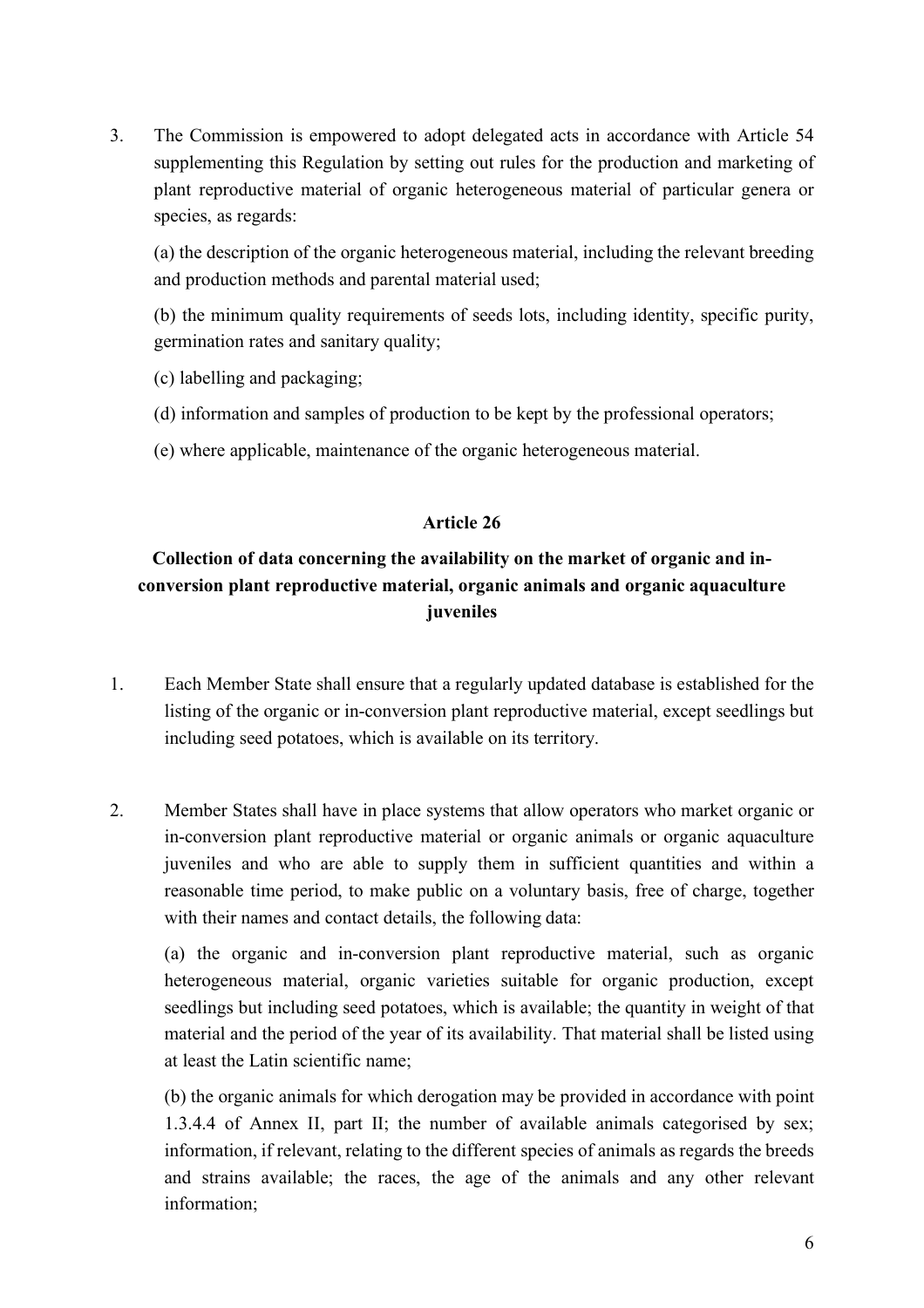(c) the organic aquaculture juveniles available on their holding and the production capacity for each aquaculture species and their health status in accordance with Council Directive 2006/88/EC (*Council Directive 2006/88/EC of 24 October 2006 on animal health requirements for aquaculture animals and products thereof, and on the prevention and control of certain diseases in aquatic animals (OJ L 328, 24.11.2006, p. 14*).

- 3. Member States may also set up systems which allow operators who market breeds and strains adapted to organic production in accordance with point 1.3.3 of Part II of Annex II or organic pullets, and who are able to supply these animals in sufficient quantities and within a reasonable time period to make public the relevant data on a voluntary basis, free of charge, together with name and contact details.
- 4. Operators who opt to include plant reproductive material or animals or aquaculture juveniles in the systems referred to in paragraphs 2 and 3 shall ensure that the information is updated regularly and that the information is withdrawn from the lists once the plant reproductive material or animals or aquaculture juveniles are no longer available.
- 5. For the purpose of paragraphs 1, 2 and 3, Member States may continue to use already existing relevant information systems.
- 6. The Commission shall make public the link to each of the national databases or systems in a Commission dedicated website, thus allowing users to have access to such a data throughout the Union.
- 7. The Commission may adopt implementing acts

(a) to provide technical details for establishing and maintaining the databases referred to in paragraph 1 and the systems referred to in paragraph 2;

(b) to provide specifications as regards the collection of data referred to in paragraph 1 and 2;

(c) to provide specifications as regards the arrangements for participation in the databases referred to in paragraph 1 and in the systems as referred to in paragraph 4; and

(d) to provide details as regards the information to be provided by Member States in accordance with Article 53(5).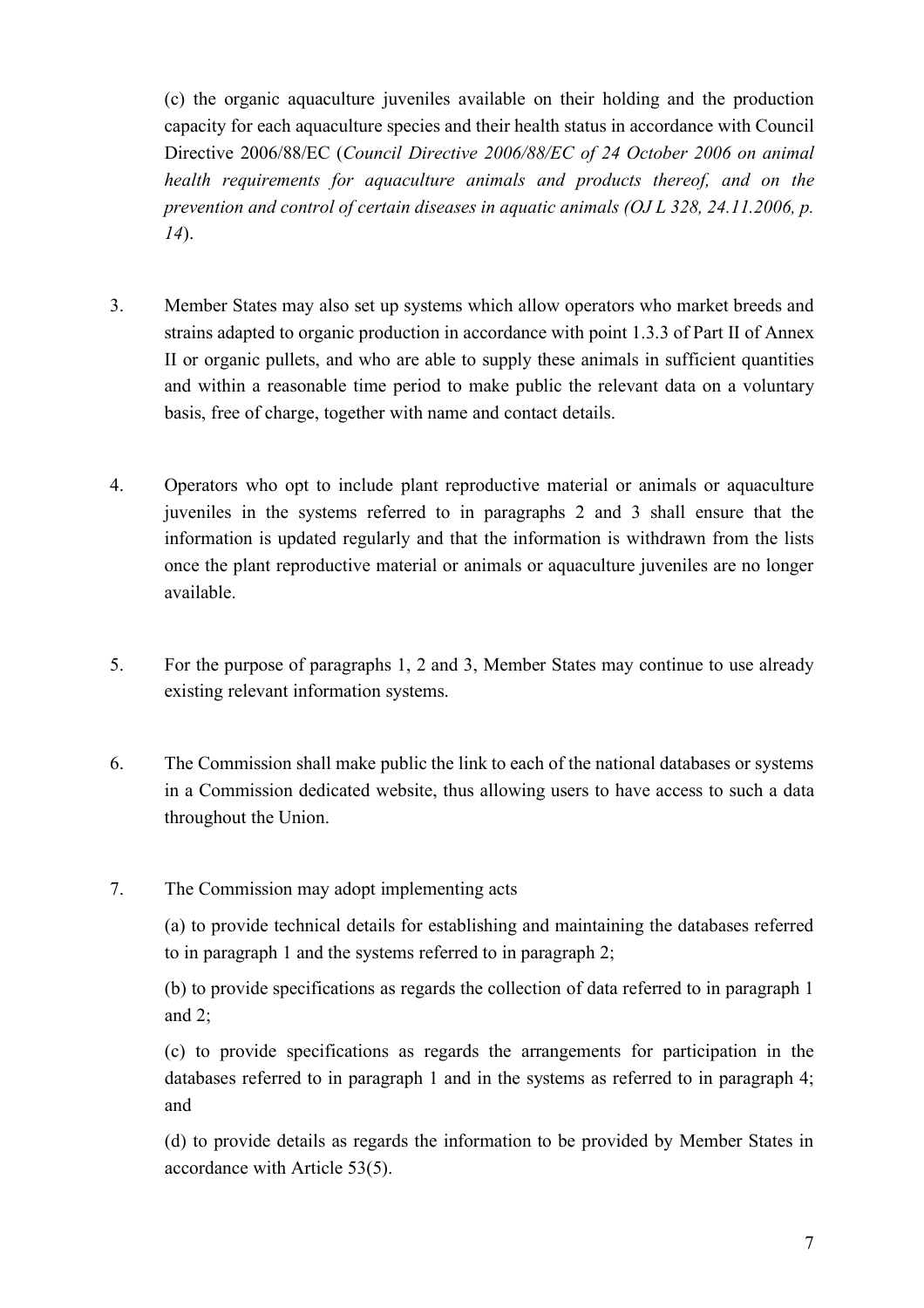Those implementing acts shall be adopted in accordance with the examination procedure referred to in Article 55(2).

#### **Article 53**

#### **Derogations, authorisations and report**

- 1. The derogations to the use of organic plant reproductive material and of animals, provided in points 1.8.52 of Part I of Annex II and points 1.3.4.3 and 1.3.4.4 of Part II of Annex II, with the exception of point 1.3.4.4.2 of Part II of Annex II, shall end 15 years after the date of application.
- 2. As of 7 years after the date of application, based on the conclusions as regards availability of organic plant reproductive material and animals presented in the report provided for under paragraph 3, the Commission shall be empowered to adopt delegated acts in accordance with Article 54 amending this Regulation as follows:

(a) ending at an earlier date or extending the derogations referred to in points in point 1.8.5 of Part I of Annex II and in points 1.3.4.3 and 1.3.4.4 of Annex II, Part II, with the exception of point 1.3.4.4.2 of Part II of Annex II, beyond 15 years after the date of application or;

(b) ending the derogation referred to in point 1.3.4.4.2 of Part II of Annex II.

# **Annex II**

#### **Detailed production rules referred to in Chapter III**

#### **Part I: Plant production rules**

In addition to the production rules laid down in Articles 9 to 12, the rules set out in this Part shall apply to organic plant production.

1. General requirements

 $(\ldots)$ 

- 1.8 Origin of plants including plant reproductive material
- 1.8.1 For the production of plants and plant products other than plant reproductive material, only organic plant reproductive material shall be used.
- 1.8.2 To obtain organic plant reproductive material to be used for the production of products other than plant reproductive material, the mother plant and, where relevant, other plants intended for plant reproductive material production shall have been produced in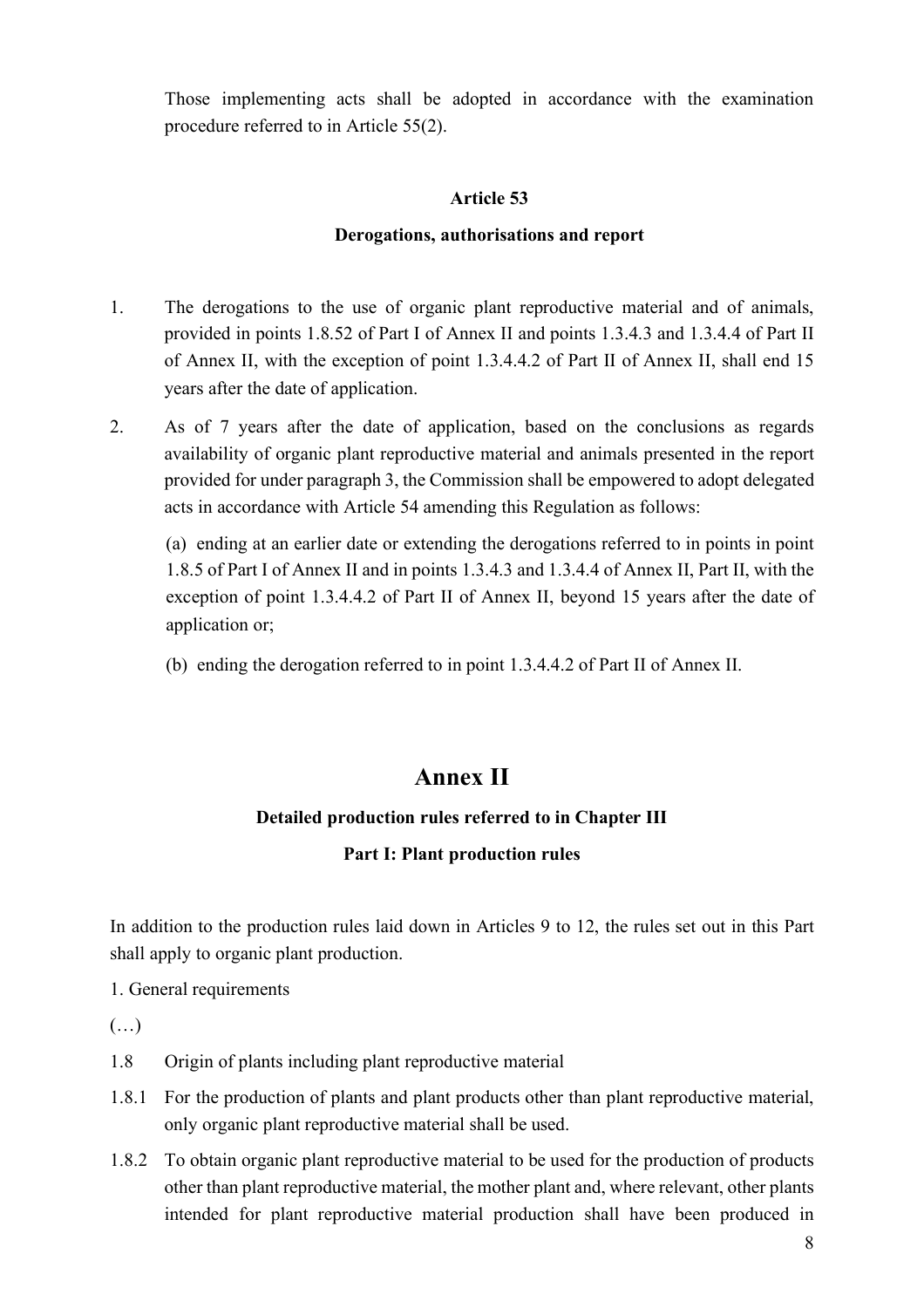accordance with this Regulation for at least one generation, or, in the case of perennial crops, for at least one generation during two growing seasons.

- 1.8.3 When choosing organic plant reproductive material operators shall give preference to organic plant reproductive material suitable for organic agriculture.
- 1.8.4 For the production of organic varieties, the organic breeding activities shall be conducted under organic conditions and focus on enhancement of genetic diversity, reliance on natural reproductive ability, as well as agronomic performance, disease resistance and adaptation to diverse local soil and climate conditions.

All multiplication practices except meristem culture shall be under certified organic management.

- 1.8.5 Use of non-organic plant reproductive material
- 1.8.5.1By way of derogation from point 1.8.1, where the data collected in the database referred to in Article 26a(1) or the system referred to in Article  $26(2)(a)$  shows that the qualitative or quantitative needs of the operator regarding relevant organic plant reproductive material, excluding seedlings, are not met, competent authorities may authorise the use of in-conversion or non-organic plant reproductive material under the conditions laid down under points 1.8.5.3 to 1.8.5.4

Prior to requesting any such derogation the operator shall consult the database as referred to in Article 26(1) or the system referred to in point (a) of Article 26(2) in order to verify whether his or her request is justified.

- 1.8.5.2 For operators in third countries, control authorities or control bodies recognised in accordance with Article 46(1) may authorise the use of in-conversion or non-organic plant reproductive material on an organic production unit, when organic plant reproductive material is not available in sufficient quality or quantity in the territory of the country where the operator is located and under the conditions laid down under points 1. 8.5.3 to 1. 8.5.4.
- 1.8.5.3 Non-organic plant reproductive material shall not be treated with plant protection products, other than those authorised for treatment of seed in accordance with Article 24(1) of this Regulation, unless chemical treatment is prescribed in accordance with Regulation (EU) 2016/2031 for phytosanitary purposes by the competent authority of the Member State for all varieties of a given species in the area where the plant reproductive material is to be used.
- 1.8.5.4 The authorisation shall be granted before the sowing of the crop.
- 1.8.5.5 The authorisation shall be granted only to individual users for one season at a time and the competent authority responsible for authorisations shall list the quantities of plant reproductive material authorised.

# **Temporary experiment for the marketing of 'organic varieties'**

# **Commission declaration**